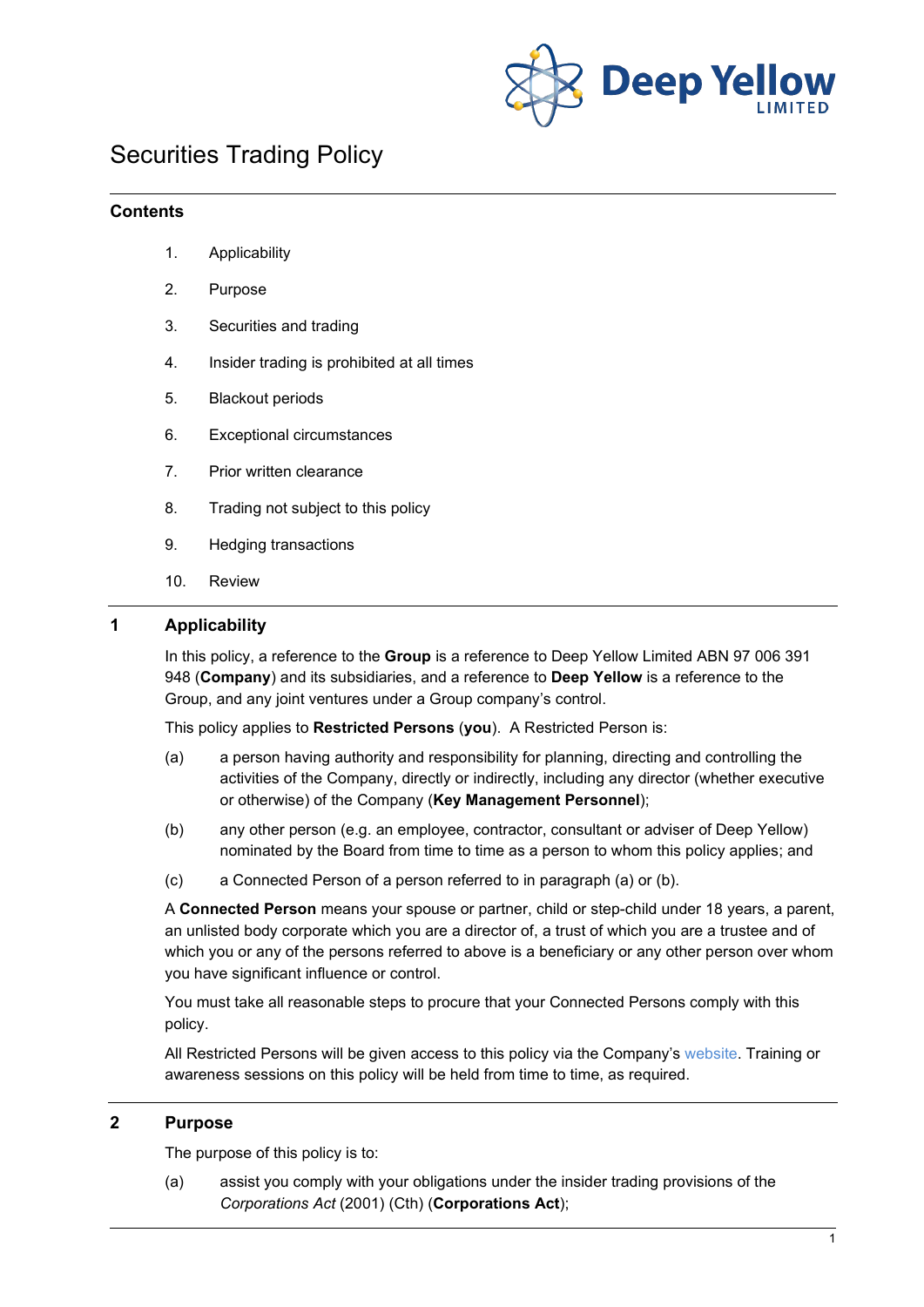- (b) protect the Company's reputation;
- (c) establish a procedure for trading in the Company's securities;
- (d) comply with the requirements of the Listing Rules of the Australian Securities Exchange (**ASX**).

If you do not understand any part of this policy, you should contact the Company Secretary or the Managing Director/Chief Executive Officer (**CEO**). It is **your** responsibility to make sure that none of your trading breaches the law or this policy.

### **3 Securities and trading**

This policy applies to **Securities**. Securities are securities issued by the Company and include shares, share acquisition rights, options, debentures (including bonds and notes) and derivatives of any of the above.

To "trade" in Securities means, whether as principal or agent, to apply for, acquire, or dispose of Securities, or to enter into an agreement to apply, for, acquire, or dispose of Securities or procedure another person to do so. To "trade" includes the exercise of an option, or the conversion of a share acquisition right.

### **4 Insider trading is prohibited at all times**

A summary of the insider trading prohibition is set out in the Appendix to this policy. Engaging in insider trading can subject you to civil and/or criminal liability.

If you have Inside Information (as defined in the Appendix to this policy) you must not trade in Securities. **Insider trading is prohibited at all times**.

### <span id="page-1-1"></span>**5 Blackout periods**

You must not trade in Securities in the periods commencing on the end of each financial quarter and ending on the next trading day after the date the Company's quarterly results have been released to ASX (**Blackout Periods**), unless the circumstances are exceptional and the procedure for prior written clearance described in section [7](#page-2-0) has been met.

In addition to the Blackout Periods, the Board may from time to time declare additional periods during which you are prohibited from trading in Securities (for example because the Company is considering matters that would require disclosure to the market but for Listing Rule 3.1A) (**Additional Period**), unless the circumstances are exceptional and the procedure for prior written clearance described in section [7](#page-2-0) has been met. This prohibition is in addition to the Blackout Periods. The Blackout Periods and the Additional Period are together referred to as a **Prohibited Period** in this policy. You must not disclose to anyone that an Additional Period is in effect.

Please note that even if it is outside a Prohibited Period, you must not trade in Securities if you are in possession of Inside Information.

### <span id="page-1-0"></span>**6 Exceptional circumstances**

If you are not in possession of Inside Information, you may request prior written clearance to trade in Securities during a Prohibited Period in accordance with the procedure set out in section [7](#page-2-0) in the following exceptional circumstances:

- (a) where you are in severe financial hardship; or
- (b) where there are other circumstances deemed to be exceptional by the person granting the prior written clearance.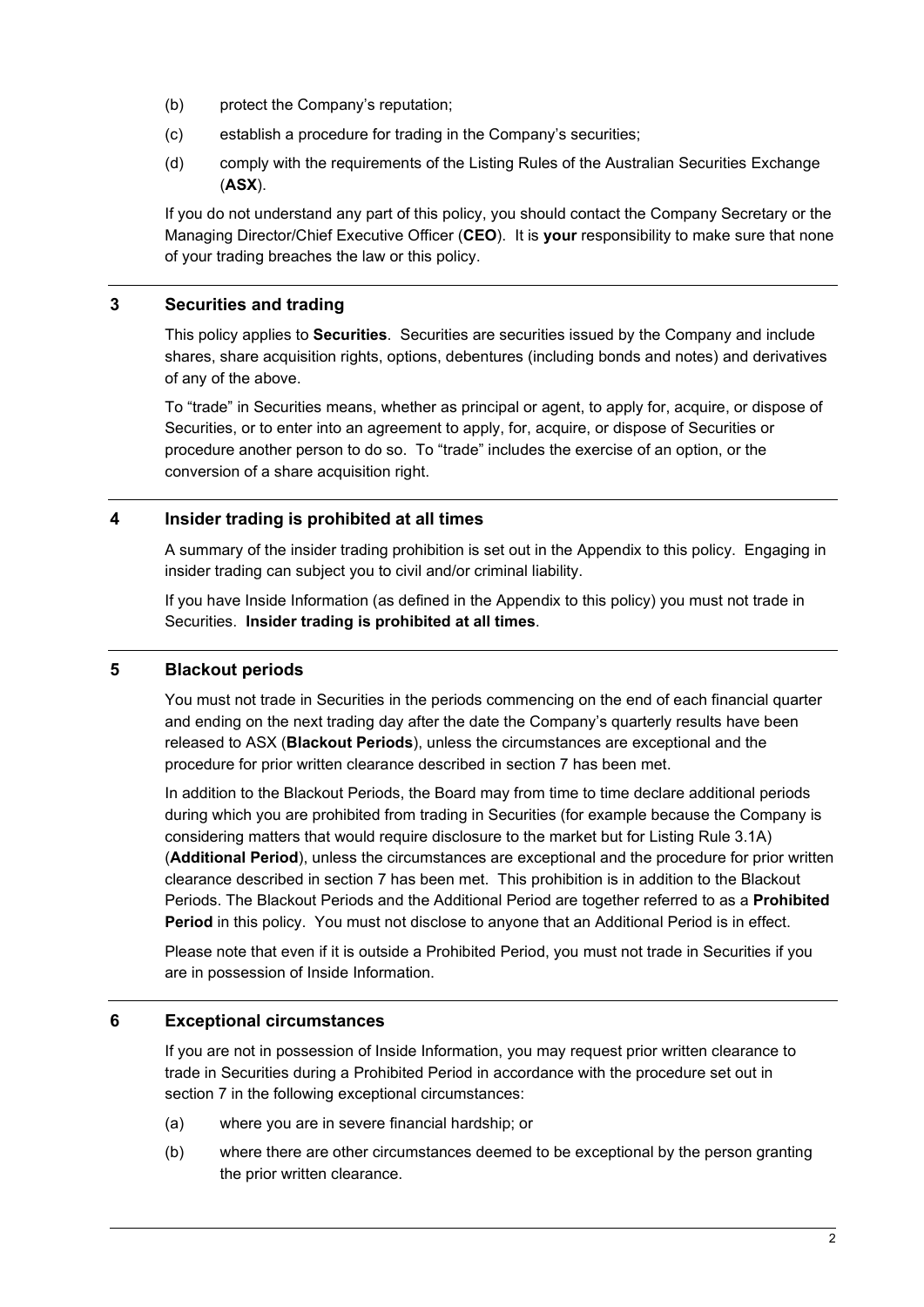The determination of whether you are in severe financial hardship or whether there are other exceptional circumstances can only be made by the relevant Approving Officer in accordance with the procedure for obtaining clearance set out in section [7.](#page-2-0) You may be in severe financial hardship if you have a pressing financial commitment that cannot be satisfied otherwise than by selling the relevant Securities.<sup>[1](#page-2-1)</sup> A circumstance may be considered exceptional if you are required by a court order or a court enforceable undertaking to transfer or sell, or accept a transfer of, Securities or there is some other overriding legal or regulatory requirement for you to do so. Ultimately, it is a decision to be made by the relevant Approving Officer, in their sole and absolute discretion.

### <span id="page-2-0"></span>**7 Prior written clearance**

You must not trade in Securities at any time (including in the exceptional circumstances referred to in section [6\)](#page-1-0) unless you first obtain prior written clearance from:

| Your role                                                                                               | <b>Approving Officer</b> | <b>Approving Officer alternate</b> |
|---------------------------------------------------------------------------------------------------------|--------------------------|------------------------------------|
| Director, officer or any other person<br>other than the CEO and Chairman<br>(or their Connected Person) | Chairman                 | CEO                                |
| CEO (or their Connected Person)                                                                         | Chairman                 | Board                              |
| Chairman (or their Connected<br>Person)                                                                 | CEO                      | Any other director                 |

A request for prior written clearance to trade must be made in writing using the specified form and given to the relevant Approving Officer (or Approving Officer alternate). The request may be submitted in person or by email.

Any written clearance may be given in person or by email and will be valid for the period determined by the Approving Officer, which period will usually be 5 business days from the date that the clearance is given.

The Company Secretary will maintain a register of clearances given in accordance with this section [7,](#page-2-0) and must report all clearances given to the Board at its next following meeting.

### **8 Trading not subject to this policy**

The following trading is excluded from the restrictions outlined in section [5,](#page-1-1) but remains subject to the insider trading prohibition summarised in the Appendix to this policy:

- (a) transfers of Securities between a Restricted Person and their spouse, civil partner, child, step-child, family company, family trust or other close family member or of Company Securities already held into a superannuation fund or other saving scheme in which the Restricted Person is a beneficiary;
- (b) acceptance of a takeover offer or participation in a scheme of arrangement;
- (c) trading under an offer or invitation made to all or most of the security holders such as, a rights issue, a security purchase plan, a dividend or distribution reinvestment plan and an equal access buy-back, where the plan that determines the timing and structure of the offer has been approved by the Board. This includes decisions relating to whether or not

<span id="page-2-1"></span><sup>1</sup> A tax liability would not normally constitute severe financial hardship unless you have no other means of satisfying the liability.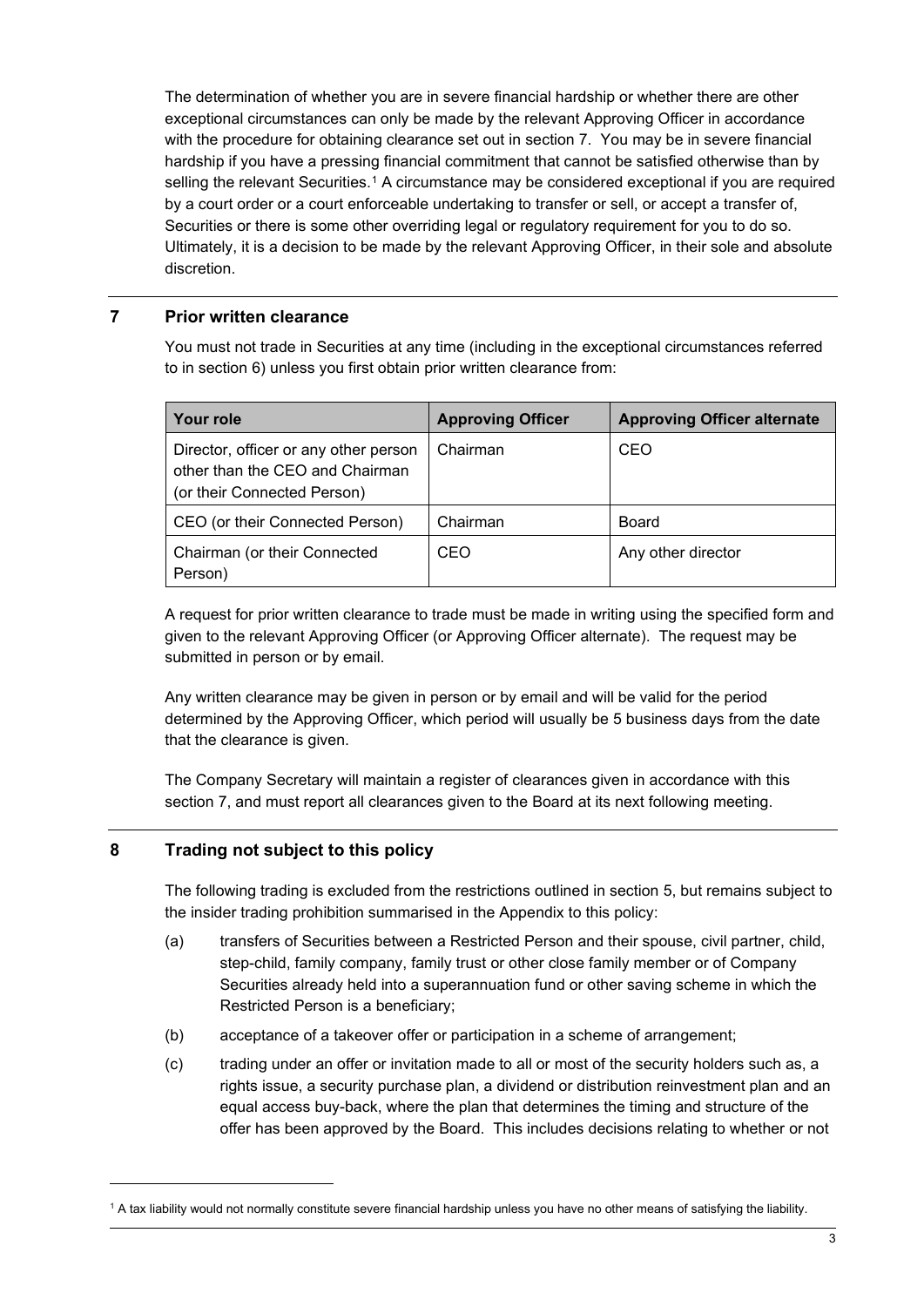to take up the entitlements and the sale of entitlements required to provide for the take up of the balance of entitlements under a renounceable pro rata issue;

- (d) the exercise or automatic conversion of options or other convertible rights issued under an employee incentive scheme (but not the disposal of the underlying share following exercise or conversion);
- (e) an acquisition, or agreement to acquire, or grants, allocations or vesting of shares, rights or awards under an employee incentive scheme (but not the disposal of the underlying share following exercise or conversion);
- (f) a disposal of Company Securities that is the result of a secured lender exercising their rights, for example, under a margin lending arrangement;
- (g) where a Restricted Person is a trustee, trading in the Securities by that trust provided that the Restricted Person is not a beneficiary of the trust and any decision to trade during a Prohibited Period is taken by the other trustees or by the investment managers independently of the Restricted Person.

#### **9 Hedging transactions**

Before entering into any transactions or arrangements which operate to limit the economic risk of your security holding in the Company you must first obtain prior written clearance from the appropriate Approving Officer in accordance with the procedure set out in section [7.](#page-2-0)

You are prohibited from entering into transactions or arrangements which limit the economic risk of participating in unvested entitlements under any equity-based remuneration schemes.

#### **10 Consequences of breach**

Breach of the insider trading prohibition could expose you to criminal and civil liability.

Breach of this policy (irrespective of whether the insider trading prohibition or any other law is breached) will also be regarded by the Company as serious misconduct which may lead to disciplinary action and/or dismissal.

This policy does not contain an exhaustive analysis of the restrictions imposed on, and the very serious legal ramifications of, insider trading. Restricted Persons who wish to obtain further information are encouraged to contact the Company Secretary or the CEO.

#### **11 ASX notification**

The Company will give a copy of this policy to ASX for release to the market.

The Company will also give any amended version of this policy to ASX when it makes a change to: the periods within which Restricted Persons are prohibited from trading in Securities; the trading that is excluded from the operation of the policy; or the exceptional circumstances in which Restricted Persons may be permitted to trade during a Prohibited Period within five business days of the amendments taking effect.

The Company will also give this policy to ASX immediately on request by ASX.

| Date adopted   | 29 June 2017 |
|----------------|--------------|
| Last amendment |              |
| Last review    | 24 June 2021 |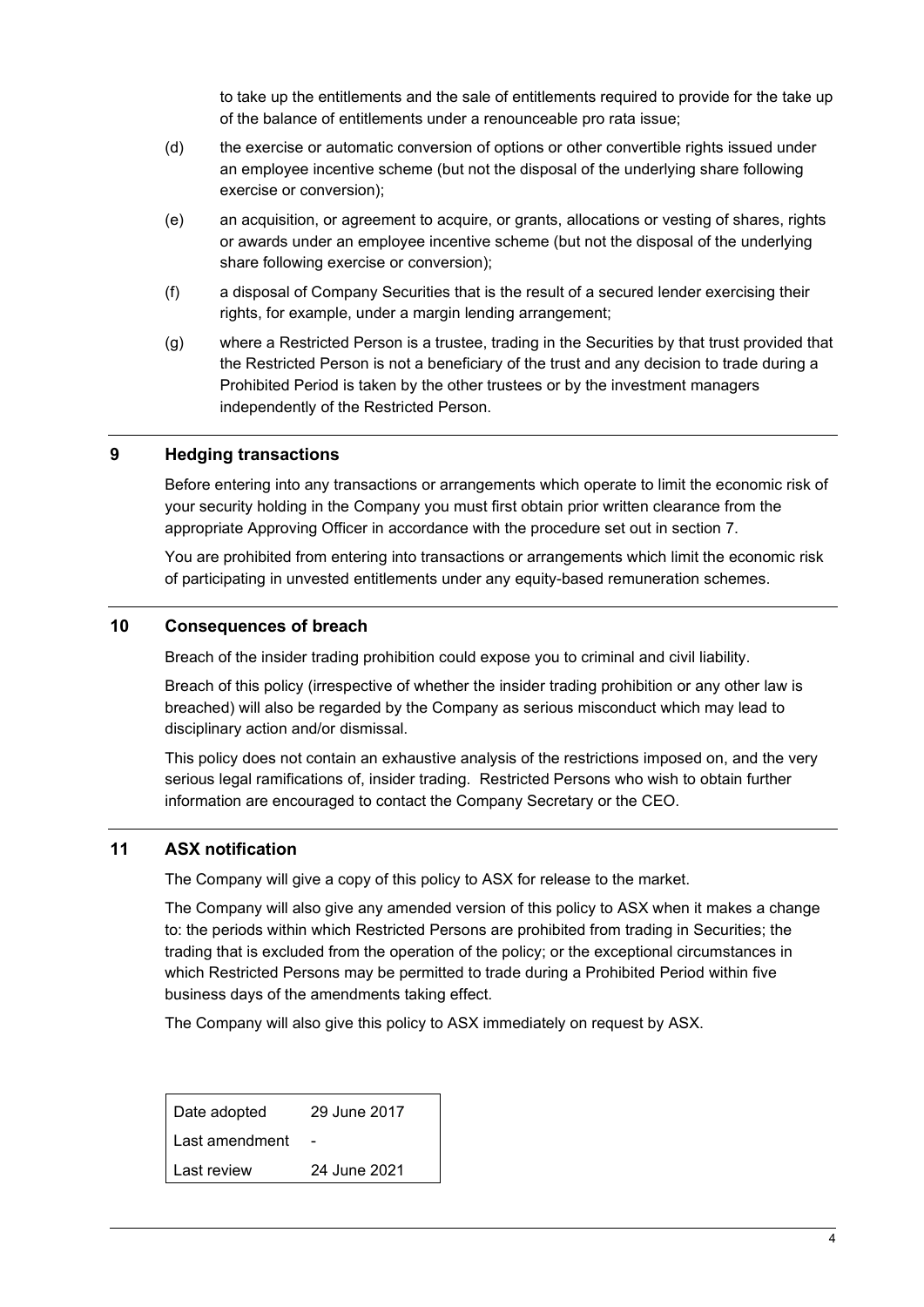## **Appendix to Securities Trading Policy – Insider trading prohibition**

#### **1.1 What is Inside Information?**

**Inside Information** is information that: (a) is not generally available; and (b) if it were generally available, a reasonable person would expect it to have a material effect on the price or value of the securities.

A reasonable person would be taken to expect information to have a material effect on the price or value of securities if (and only if) the information would, or would be likely to, influence persons who commonly acquire securities in deciding whether or not to acquire or dispose of those securities. In other words, the information must be shown to be material to the investment decision of a reasonable hypothetical investor in the securities.

It does not matter how you come to know the Inside Information. For the purpose of the insider trading provisions of the Corporations Act, "information" is given a wide meaning and includes matters of supposition and other matters that are insufficiently definite to warrant being made known to the public and matters relating to the intentions, or the likely intentions of a person.

Examples of information which, if made available to the market, may depending on the circumstances be likely to have a material effect on the price of Securities are:

- (a) a transaction that will lead to a significant change in the nature or scale of the Company's activities;
- (b) a material mineral or hydrocarbon discovery;
- (c) a material acquisition or disposal;
- (d) the granting or withdrawal of a material licence;
- (e) becoming a plaintiff or defendant in a material law suit;
- (f) the fact that the Company's earnings will be materially different from market expectations;
- (g) the appointment of a liquidator, administrator or receiver;
- (h) the commission of an event of default under, or other event entitling a financier to terminate, a material financing facility;
- (i) under subscriptions or over subscriptions to an issue of securities;
- (j) giving or receiving a notice of intention to make a takeover;
- (k) any rating applied by a rating agency to the Company or its securities and any change to such a rating;
- (l) any actual or proposed change to the Company's capital structure for example, a share issue; and
- (m) exploration results.

#### **1.2 When is information generally available?**

Information is generally available if:

- (a) it consists of 'readily observable matter';
- (b) it has been made known in a manner that would, or would be likely to, bring it to the attention of persons who commonly invest in securities of a kind whose price or value might be affected by the information and since it was made known, a reasonable period for it to be disseminated among such persons has elapsed; or
- (c) it consists of deductions, conclusions or inferences made or drawn from information of the kind referred to in (a) or (b) above.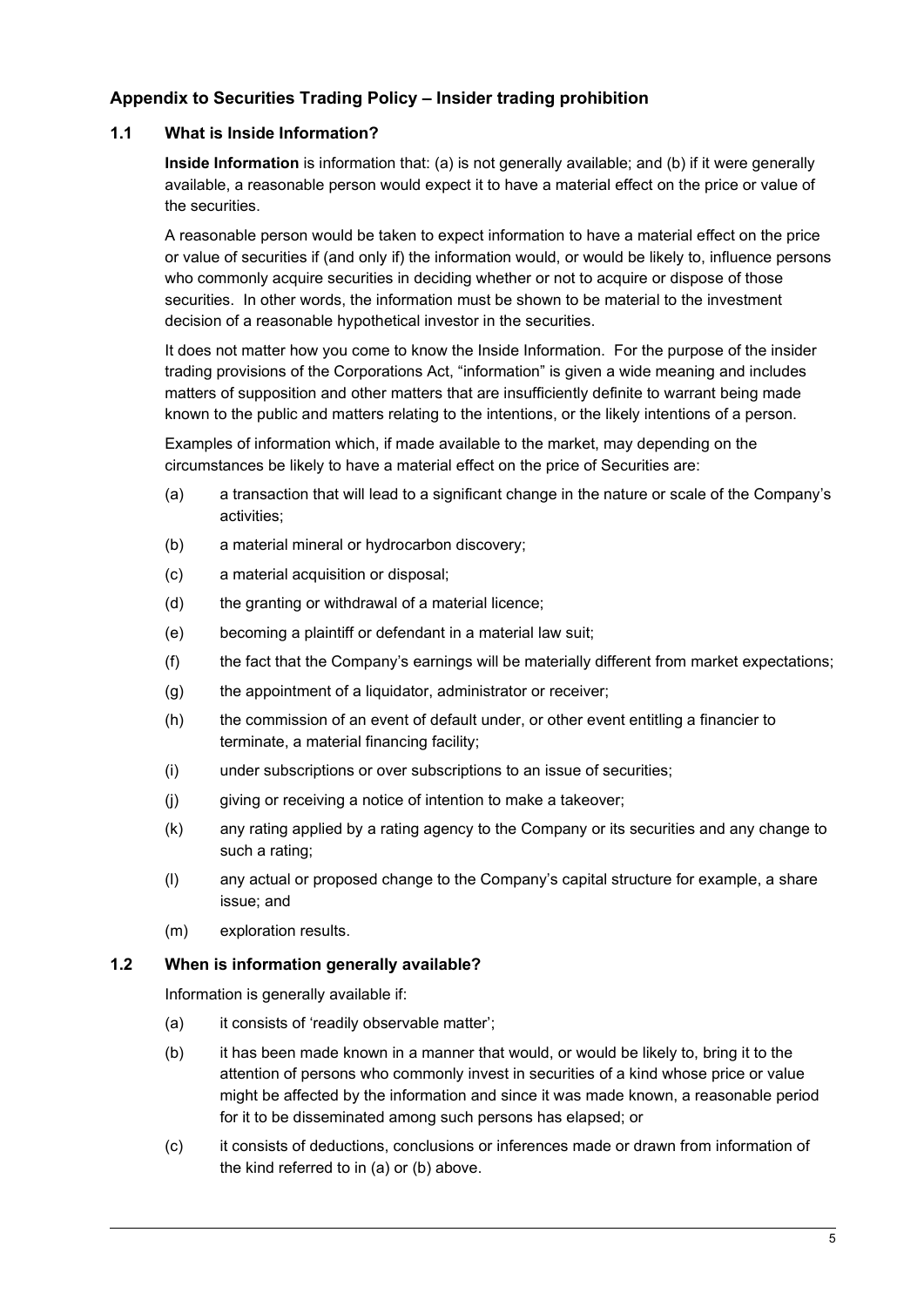#### **1.3 Prohibited conduct**

In summary, the Corporations Act prohibits three types of conduct relating to Inside Information:

- the direct or indirect acquisition or disposal of securities using Inside Information;
- the procurement of another person to acquire or dispose of securities using Inside Information; and
- communication of Inside Information to another person for the purpose of the other person acquiring or disposing of securities.

You must not, whether in your own capacity or as an agent for another, apply for, acquire or dispose of, or enter into an agreement to apply for, acquire or dispose of, any securities, or procure another person to do so if you:

- (a) possess Inside Information; and
- (b) know or ought reasonably to know, that:
	- (i) the information is not generally available; and
	- (ii) if it were generally available, it might have a material effect on the price or value of the securities or influence a person's decision to buy or sell the securities.

You also must not either directly or indirectly pass on this kind of information to another person if they know, or ought reasonably to know, that this other person is likely to apply for, acquire or dispose of the securities or procure another person to do so.